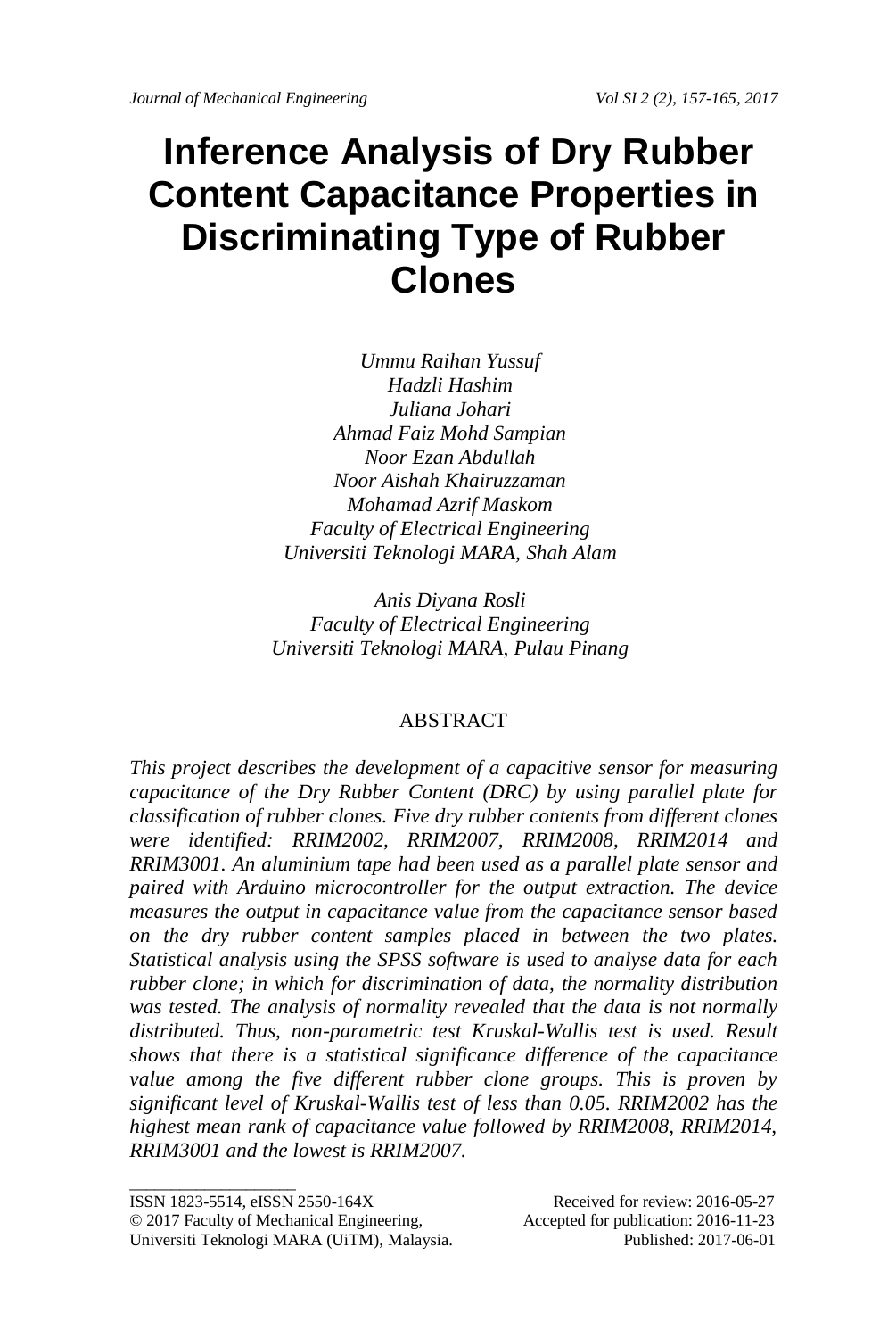**Keywords:** *Capacitive Measurement, Dry Rubber Content, Rubber Clones.*

# **Introduction**

The rubber tree Hevea brasiliensis is well known for its latex production. It originated from Brazil and has been widely planted in South East Asia. Nowadays, the usage of rubber has increased in the production industry. Malaysia produces many products based on rubber such as gloves, rubber threads, hoses, engine mountings, dock fender and seismic bearings. The most rubber product that Malaysia exported is disposable gloves which supplied 60% of the world consumption based on 2010 data [1]. Thus, rubber industry is one of the main contributors for Malaysia's economy development [2].

Many studies have been done in order to improve the quality of natural rubber latex and to determine the differences among rubber tree clones. There are more than 30 types of rubber tree clones in Malaysia and each latex clones has differences in terms of dry rubber content (DRC) and viscosity [3]. Rubber Organized on rubber breeding was initiated by Rubber Research Institute of Malaya in 1928. Up until now, six series of clones have successfully been developed [4]. The series were RRIM500, RRIM600, RRIM800, RRIM900, and RRIM2000 and only several of these clones were recommended to be planted without any restriction. Each of these clones were developed to improve yielding, wood volumes, better growth vigour, better bark thickness, resistant to wind damage, resistant to rubber disease, response to chemical stimulation and also tolerant to dry trees [4]. Each clone differs in terms of dry rubber content.

Dry Rubber Content is a term related to natural rubber latex where it specified the rubber presented in rubber latex. Natural rubber latex is being weighed before dried in the oven. After the drying process, the dried sheet will be weighed back to calculate the DRC percentage.

In agriculture, capacitive sensing device is not something unfamiliar to apply in an experimental work. For example, the work of Javad Taghinezad on the prediction of water content in sugarcanes stalks [5]. The experiment was done to find a relationship between sugarcane stalks voltages (mV) and moisture content (M.C) of samples. In this experiment, it was found that the correlation dielectric constant and moisture content for the sample besides the quadratic trend line was fitted to data. In addition, M. Soltani investigated the dielectric of the banana properties for its quality [6]. In this work, the dielectric constant was able to assess changes in the quality parameters of banana fruits during ripening period. But, further researches still need to be conducted using this method at higher frequencies to develop a more reliable prediction of banana quality during ripening treatment.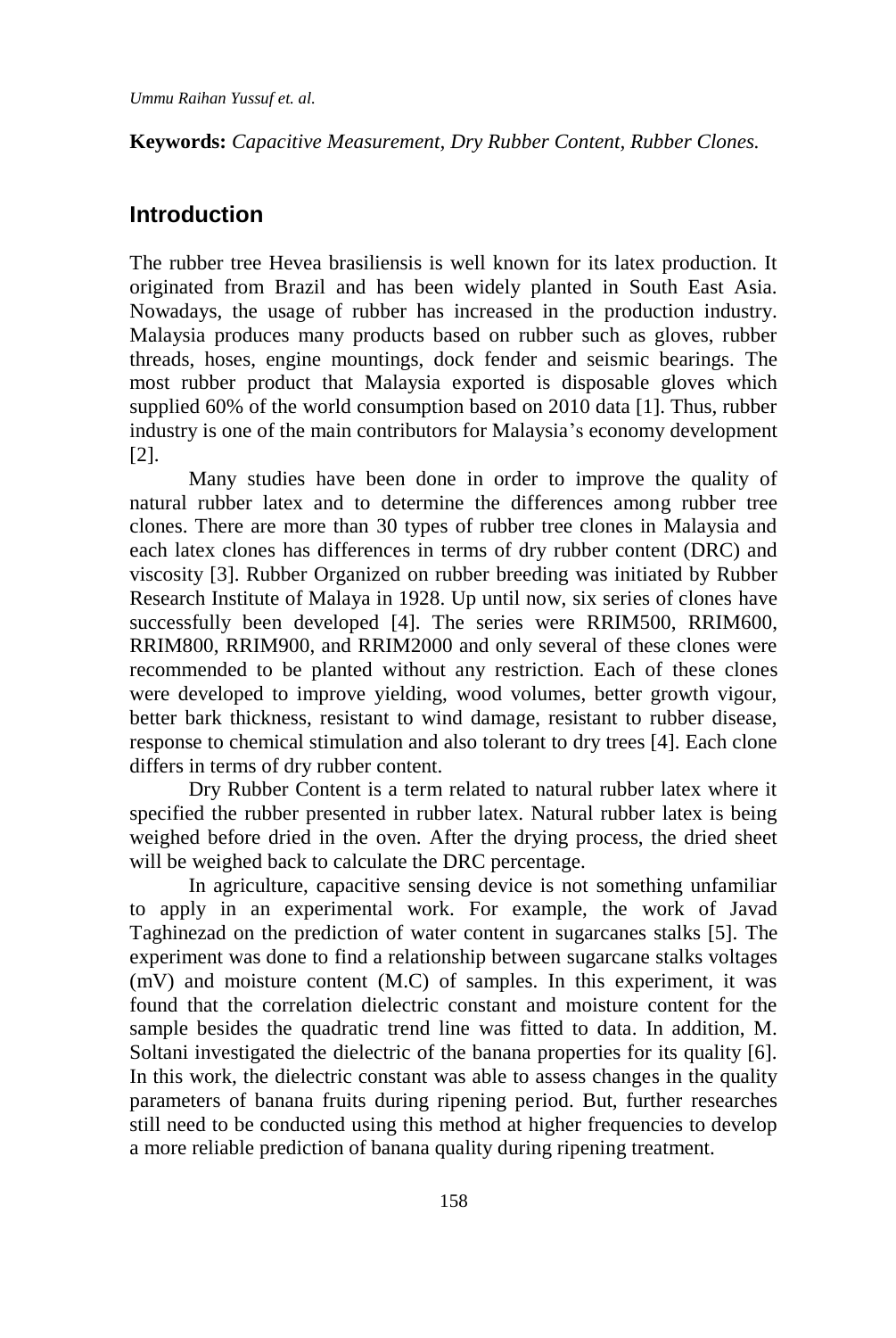Rubber clones are usually identified based on its morphological variation characteristics. Each clone has different characteristics than others. During immature branched stage, identification is done by leaf, shape of the leaf-storey and stem. As for during matured stage, main features that have been identified are the crown shape and intensity, branching habit, trunk, colour of latex, shape and colour of seed coat [7]. This method requires expertise involvement and cannot be quantified. Alternative method is needed to overcome this problem. In this work, alternative way to tackle this problem is by the development of a capacitive sensing device for clone's identification using the dry rubber content (DRC).

## **Methodology**

#### **Hardware design**

A capacitance sensor development is the main part for this project. Getting the output from the sensing devices is most important in order to continue to the later stage of the experiments. Figure 1 shows a block diagram of measurement setup for this experiment. The parallel plates are a sensing element and ArduinoUno is used as a signal conditioning that its function is to read the capacitance value of the DRC clones.



Figure 1: Block diagram of instrument for the measurement of the DRC capacitance value.

The sensing element is developed by using the aluminium plates. It consists of two conducting plates as shown in Figure 2. The value of capacitance is proportional to the cross-sectional area, A of the plates, while the permittivity (dielectric constant) is the insulating medium and distance between two plates, d. The value can be calculated by Equation (1) below: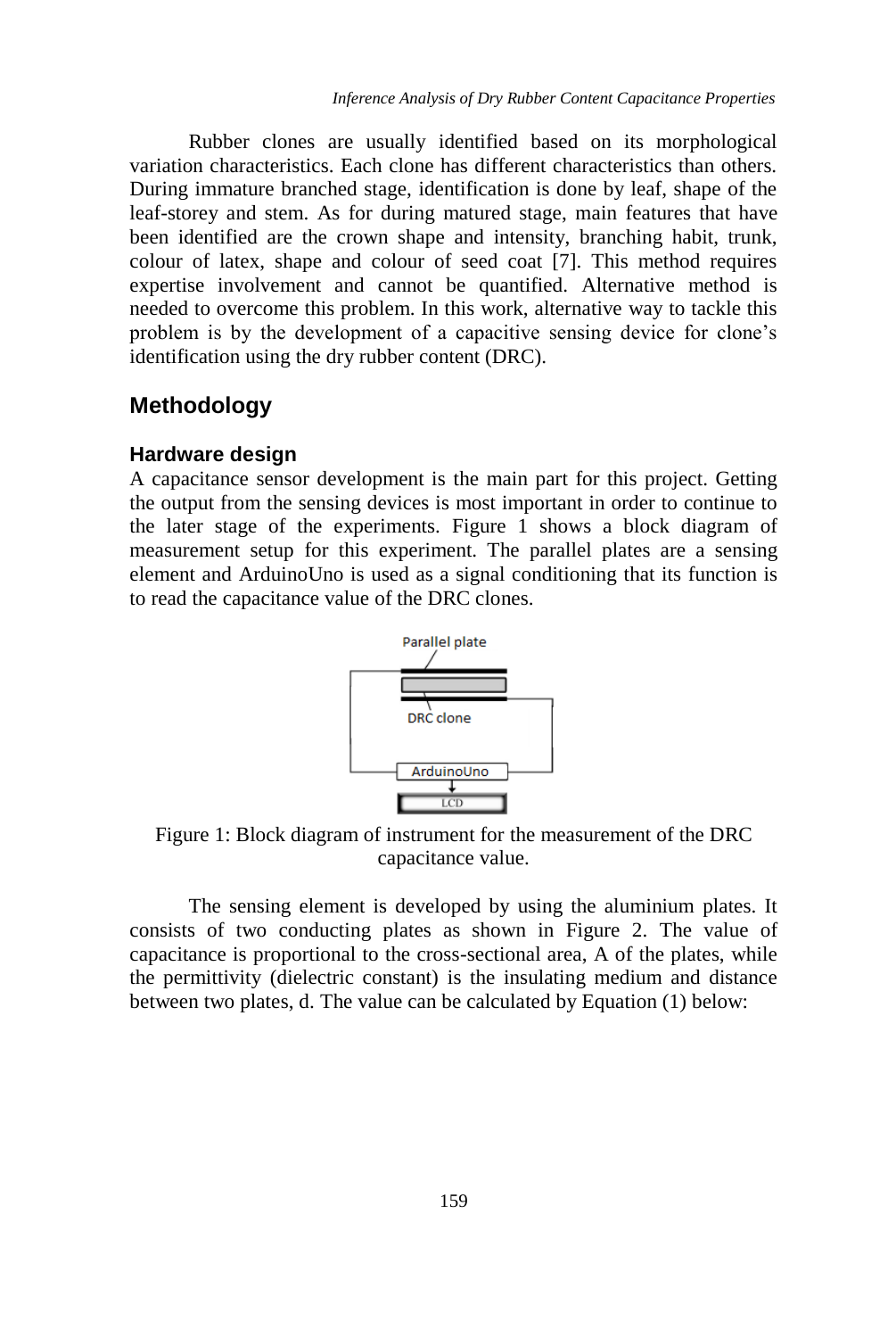*Ummu Raihan Yussuf et. al.*



Figure 2: Basic construction of capacitance [9]

$$
C = \varepsilon r \varepsilon \omega \frac{A}{d} \tag{1}
$$

Where;

 $C =$  capacitance;  $\varepsilon$ <sub>r</sub> $\varepsilon$ <sub>o</sub> = permititivity of electric;  $A = Area of plate;$  $d = Distance$  betwen plate;

The measuring sensing element is built using the aluminium tapes with a 2 cm length and 2 cm width attached to the rectangular acrylic plastic as in Figure 3.



Figure 3: Aluminium plates

The arduino microcontroller (ArduinoUno) is used as a platform for the ease of creating a program in which an output is to read a voltage threshold (ADC value) from the capacitive sensor. In order to perform the programming of the Arduino microcontroller, a software called Arduino Language software is used. This software acts as a platform for the Arduino microcontroller towards capacitive sensor. The capacitance value is read from the analog input of the ArduinoUno which then executes the programming language written on it. The Arduino board has some stray capacitance of around 30 pF on the board and the micro-controller, so we need to calibrate the amount that the stray capacitance is allowed in the circuit. The circuit in Figure 4 shows the specified C1.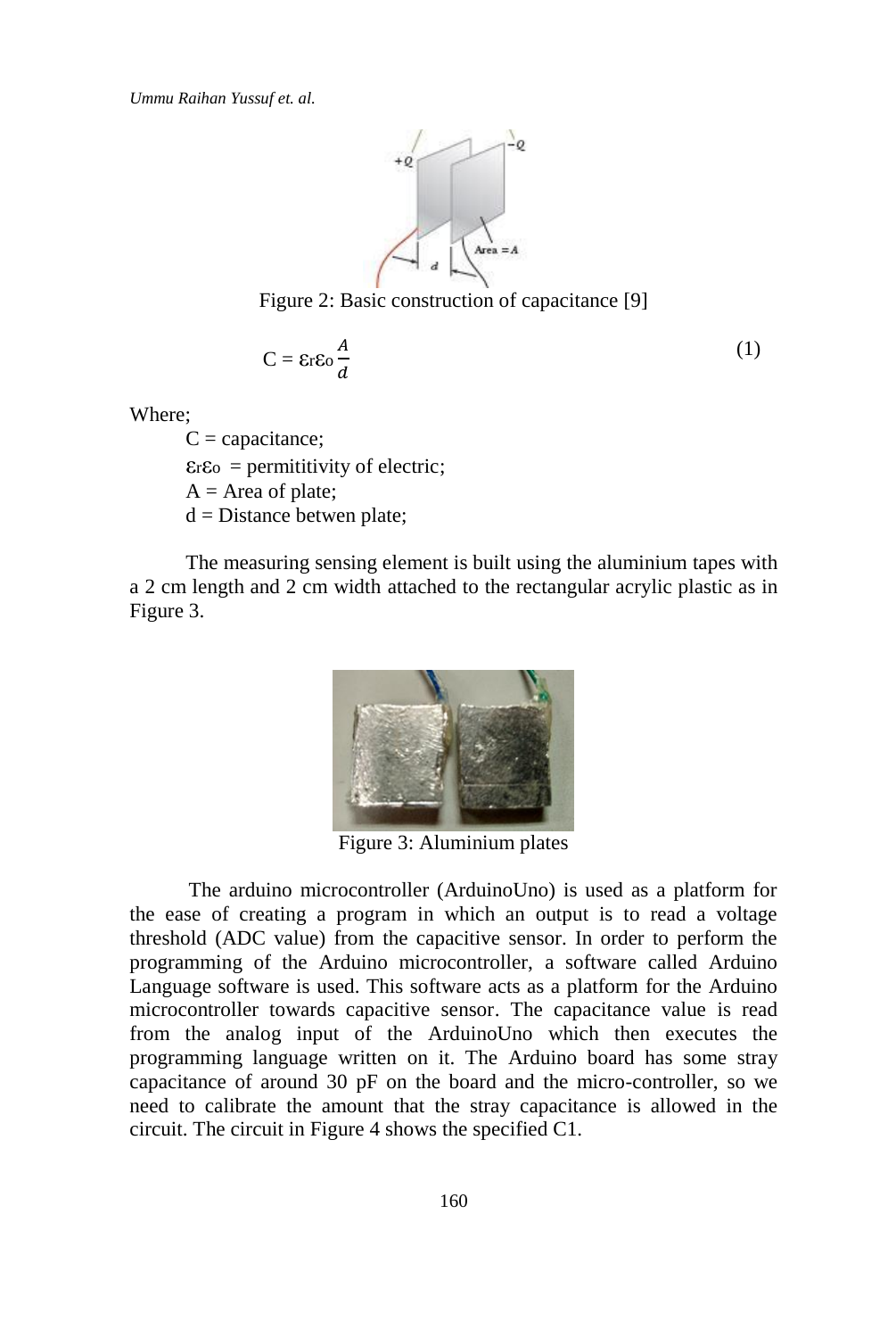

Figure 4: Circuit for capacitance measurement [9].

The analog to digital converter (ADC) value is to measure the voltage at VA0. While VA2 is set to 5 volts, the VA0 varies from 0 to 5 volts. For easier calculation, the ADC value does not need to convert into the voltage value. Then, the programming code can be written and the circuit can be simplified because the C1 can be replaced by the stray capacitance in variations below 30pF. The clones sample is sandwiched between the capacitive sensor plates that will undergo uniform deformation from both the top and bottom plates. The capacitance value measurements for each clone were then taken and recorded.

#### **Data collection**

DRC clones sample was taken from the Rubber Research Institute Malaysia (RRIM), Permatang Division, Kota Tinggi, Johor. The clones samples are from the 2002, 2007, 2008, 2014 and 3001 type. The DRCs were stored at the room temperature in airtight bags. To perform the data collection, five selected clones were measured by using the capacitive sensors with variations of thickness. Each of the selected clones has five samples, and each sample to be measured will then be divided into six parts. Reading of the measured samples was taken forty times where the total capacitance value reading collected is 1200 reading samples.

#### **Calibration**

Calibration process is a necessary action for any develop equipment in order to define whether the acquitted results are reliable or not. The Arduino Uno has been programmed with various stray capacitance (C1) values from 20 pF, 22.78 pF, 24.98 pF and 30 pF which may vary to the smallest error percentage where it is proportional to the accuracy of the capacitive sensor. The execution of this arduino Uno program will have repetition check with four selected capacitor values (CT) which comprise of 0.05 nF, 47 nF, 100 nF and 2200 nF for determination of which capacitor may produce the least error percentage. Hence, the final output will give the best C1 value for further use in the circuit.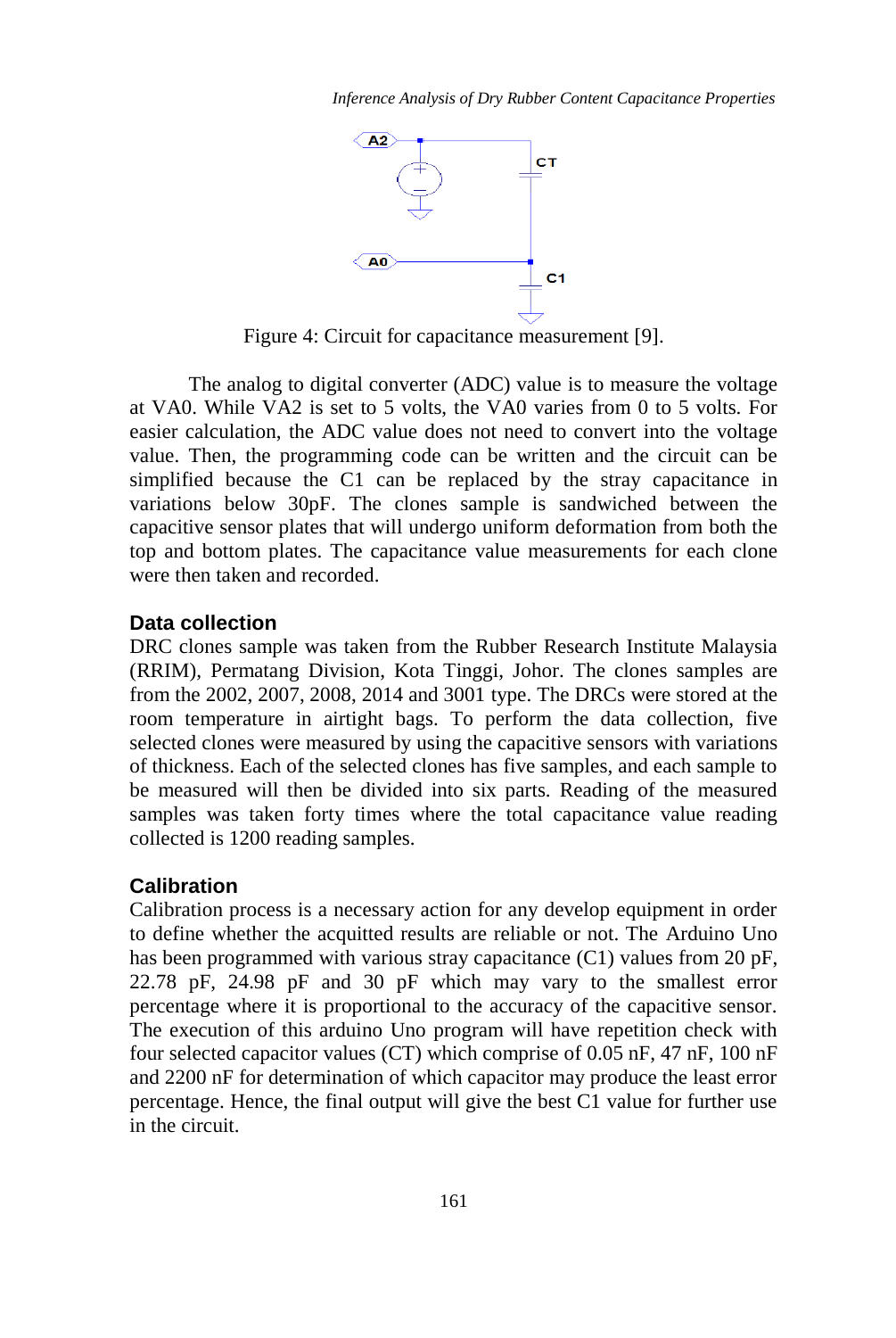*Ummu Raihan Yussuf et. al.*

#### **Statistical calculation**

Data collected from measurement capacitance value of clones is being analysed using IBM SPSS software. It is to determine whether the capacitance value will be well-model with normal distribution or not. From the results of the normality test, it shows a significance level value of Kolmogorov-Smirnov (K-S) test whether the value of the significance pvalue is greater than 0.05 or conversely.

Then, if data is normally distributed, parametric test is done. If not, nonparametric test will be used. The test is allowing the comparison of more than two groups of independent variable on continuous or ordinal dependent variable.

## **Result and Discussion**

In Table 1, the result of calibration for different stray capacitance values was shown. By referring to this table, the highest average error is shown by 30pF (C1) with the average of 13.92, followed by 20.00pF (C1) with the average value of 9.32. The third highest value for average error is 8.99 which belongs to 24.98pF (C1). Thus, the least average error is for the 22.78pF (C1) at 5.40. From the average error percentages, the best stray capacitance value should be 22.78pF (C1). It is suitable to be used in this research work because the range of the DRC clones capacitance value is between 15pF to 100pF.

|           | <b>Stray Capacitor</b> |       |       |       |
|-----------|------------------------|-------|-------|-------|
| Capacitor | 20.00                  | 22.78 | 24.98 | 30.00 |
| 0.05nF    | 12.17                  | 1.04  | 11.10 | 32.06 |
| 47nF      | 10.59                  | 6.10  | 10.40 | 9.27  |
| 100nF     | 11.75                  | 11.72 | 11.76 | 11.65 |
| 2200nF    | 2.77                   | 2.73  | 2.72  | 2.68  |
| Average   | 9.32                   | 5.40  | 8.99  | 13.92 |
| Min       | 2.77                   | 1.04  | 2.72  | 2.68  |
| Max       | 12.17                  | 11.72 | 11.76 | 32.06 |

Table 1: Mean Absolute Error

Later, we proceed with classification of the clones. All clones are measured by its capacitance sensor. The statistical calculation is performed to compute on how possible the distribution of data is. The data for the measurement of clones is recorded manually and being analysed using the SPSS software. The first test uses the normality tests for all data sets. This test then compares the ECDF (empirical cumulative distribution function) of the sample data with the distribution expected if the data is normal. If the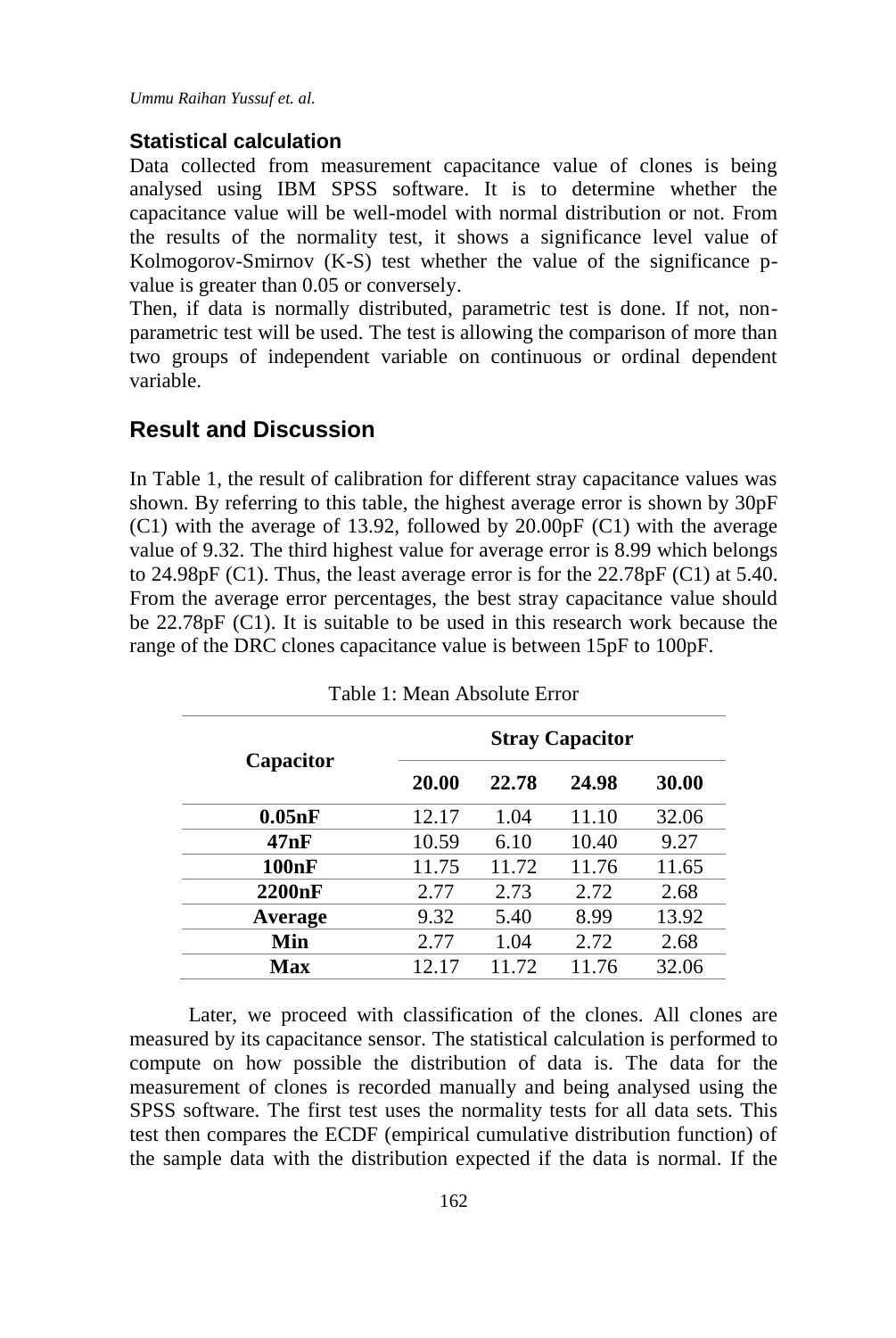difference is adequately large, the test will then reject the null hypothesis of the population normality. In the special case of testing for normality of the distribution, samples are uniform and will compare to the standard normal distribution. The measurement outcome for the Kolmogorov-Smirnov (K-S) test has produced significant level that is 0.00 for all data sets as shown in Table 2. We can conclude that our data is not normally distributed.

| Table 2: Result of Normality Test |                    |      |       |  |
|-----------------------------------|--------------------|------|-------|--|
| <b>Clone</b>                      | Kolmogorov-Smirnov |      |       |  |
|                                   | <b>Statistic</b>   | df   | Sig.  |  |
| 2002                              | 0.083              | 1200 | 0.000 |  |
| 2007                              | 0.870              | 1200 | 0.000 |  |
| 2008                              | 0.248              | 1200 | 0.000 |  |
| 2014                              | 0.249              | 1200 | 0.000 |  |
| 3001                              | 0.850              | 1200 | 0.000 |  |

Since all data are not normal, then non-parametric test is conducted. Kruskal-Wallis (one-way ANOVA on ranks) test was chosen for the next step because the data are more than two groups of independent variable and continuous or ordinal of dependent variable.

Table 3 shows Kruskal-Wallis test for all data. This test is measured from all k samples into a single set of size N. These assembles are rank-ordered from the lowest to the highest, with tied ranks included are appropriate. Mean rank of each clone is determined by the sum of all data in each group of clone, and then divided with the number of sample size, N.

| Table 3: Rank of Mean |      |                  |  |  |
|-----------------------|------|------------------|--|--|
| <b>Clone</b>          | N    | <b>Mean Rank</b> |  |  |
| 2002                  | 1200 | 4088.05          |  |  |
| 2007                  | 1200 | 2198.15          |  |  |
| 2008                  | 1200 | 3590.36          |  |  |
| 2014                  | 1200 | 2900.81          |  |  |
| 3001                  | 1200 | 2225.14          |  |  |
| Total                 | 6000 |                  |  |  |

Data is distributed according to the chi-squared distribution. It is distributed in a positive skewed ranging between 0 and  $\infty$ . The number of sample is minus by one to get the df (degree of freedom).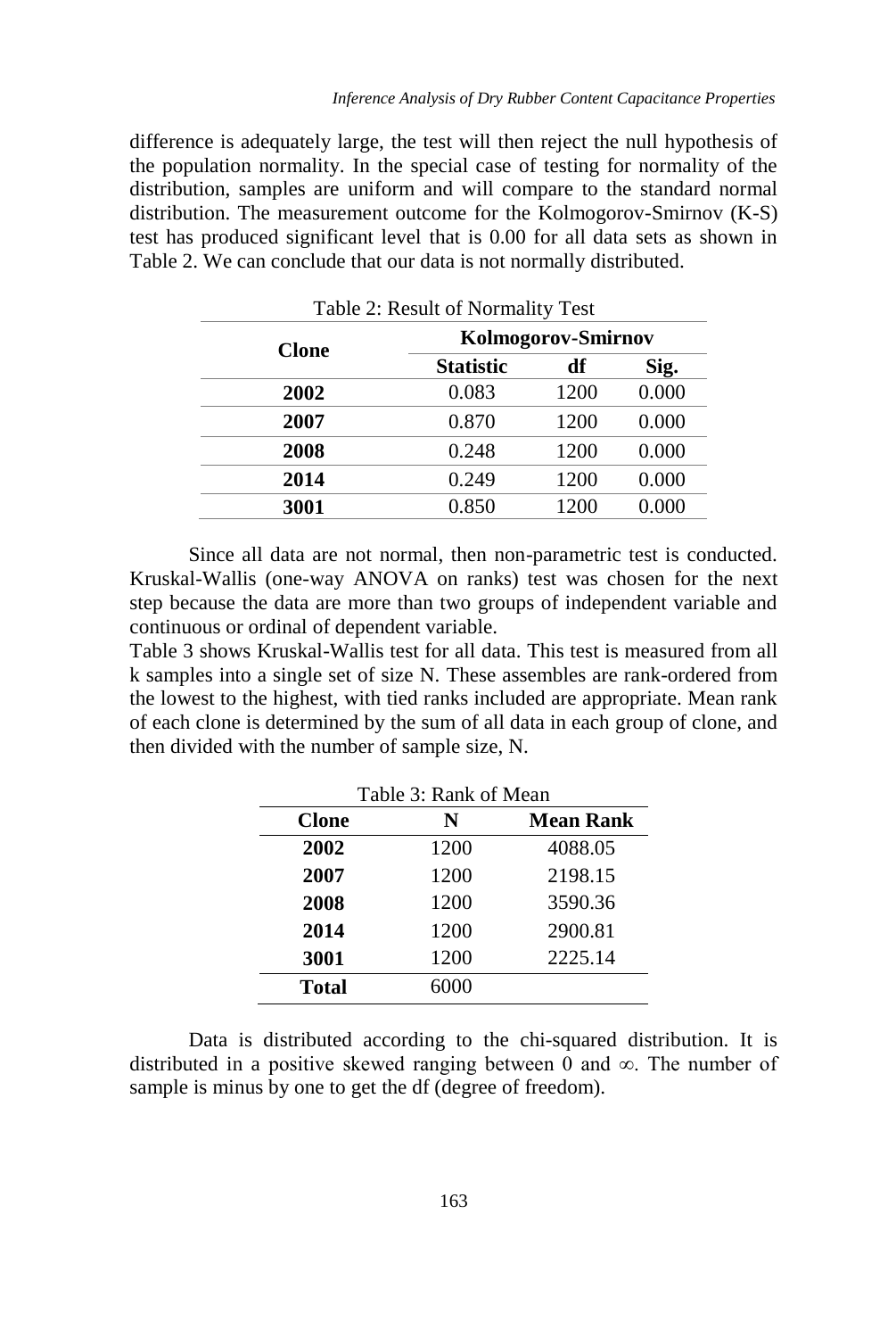| <b>Variable</b>      | $Caps$ <sub>-</sub> $p$ $F$ |
|----------------------|-----------------------------|
| <b>Chi-Square</b>    | 1114.072                    |
| df                   |                             |
| Asymp. Sig (p-value) | .000                        |

Table 4: Kruskal-Wallis Test with Variable Grouping Clone

Since our significance level is less than the alpha which is 0.05, we can conclude that there are significance differences among the clones. A Kruskal-Wallis Test revealed a statistically significant difference in the capacitance value across five different clones groups (Gp1, n=1200: 2002 clone, Gp2, n=1200: 2007 clone, Gp3, n=1200: 2008 clone, Gp4, n=1200:2014 clone, Gp5, n=1200:3001 clone),  $\gamma$ 2 (4, n=6000) = 1114.072, p  $= .000$ , with a mean rank clones score of 4088.05 for clone 2002, 3590.36 for clone 2008, 2900.81 for clone 2014, 2225.14 for clone 3001 and 2198.15 for clone 2007.

## **Conclusion**

In this work, the sensing elements and Arduino Uno microcontroller used were reliable in the experimental set-up. Calibration of the devices is finalized by choosing the least mean absolute error percentage. Because of the range for DRC clones capacitance is in between 15pF to100pF, the best obtained value for the stray capacitance is 22.78pF. A total of 6000 capacitance measurement was collected from the identified five rubber clones. Each rubber clones has 1200 of readings sample with 240 each representing in one sample. Data is recorded and analyzed by using the statistical method of normality test. All samples analyzed indicate that it is not normally distributed; thus, non-parametric test Kruskal-Wallis test is used. The tests configured shown that there were statistical difference in capacitance value across five different clones groups. This work proved that classification of five different clones using the DRC can be based on its capacitance value. This can be shown on Kruskal-Wallis test. Among the five rubber clones, the highest capacitance properties is RRIM2002 clone with 4088.05 mean rank. It is then followed by the RRIM2008, RRIM2014, RRIM3001 and RRIM2007 with mean ranks of 3590.36, 2900.81, 2225.14 and 2198.15, respectively. Therefore, based on the Kruskal-Wallis test, there is a statistically significant difference among the five rubber clones because the significance level (presented as Asymp. Sig) is less than 0.05 with the value of 0.00.